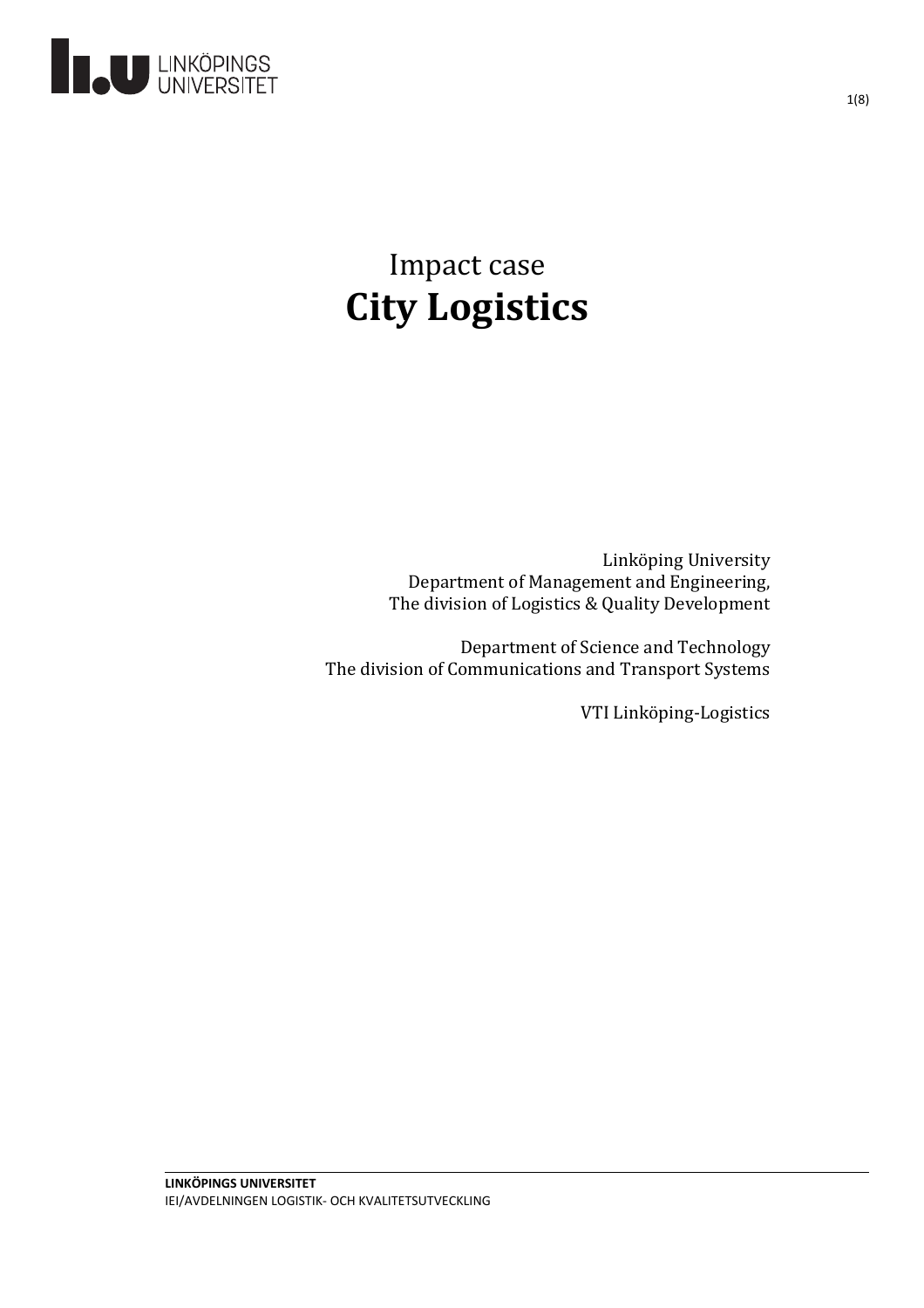#### 1 Description of Impact case

At LiU and VTI, the City Logistics group has practically been working as a center and worked directly with many cities and logistics providers to solve their last-mile delivery problems. The project started with TRENoP in 2010 and is ongoing, including multiple international and regional cooperation's with academic as well as business and societal actors. Over the years a large number of publications has been made, including journal articles, popular science articles, reports and books.

The initial aim of the project was to investigate the possibilities for making city logistic systems more efficient regarding freight transports, in this way decreasing the environmental impact, making the city more attractive, and promoting a positive development for business and shops in the city. Even if freight transport only makes up 10-18 percent of the number of vehicles in the cities, they account for 40% of the emissions and noise. In addition, Sweden is one of the countries in Europe with the fastest levels of urbanization.

We were very active in the national "City Logistics Roadmap" presented in 2014, concluded that city logistics is a developing area and important for many cities in Sweden to deal with future ambitions to reduce CO2 emissions. Further, it was concluded that many stakeholders and interested parties are affecting or being affected by "city logistics" in one way or another.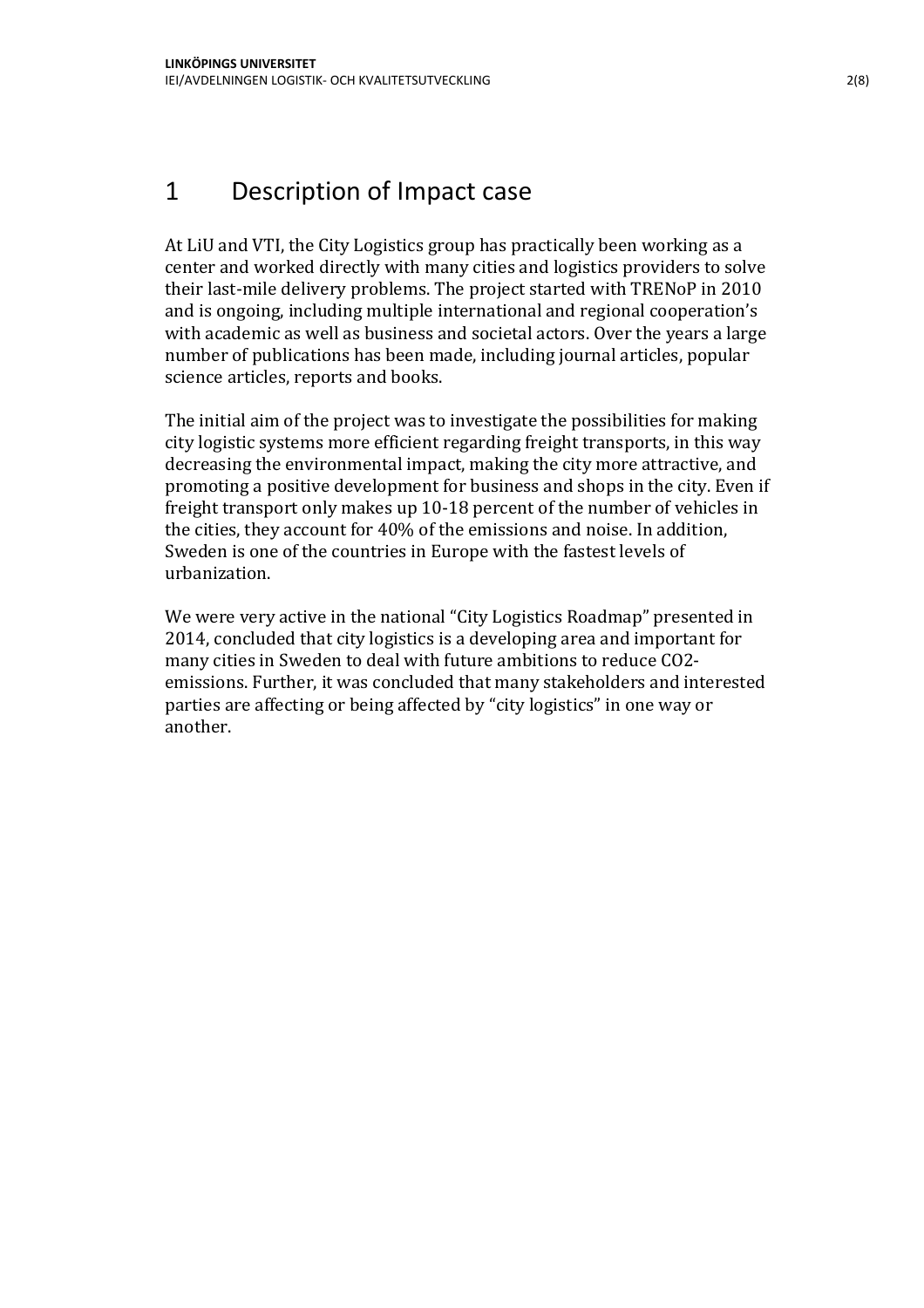#### 2 Significance of Impact case

The environmental goal, i.e. that emissions from freight transport in the city are to be reduced, is often an overall and governing goal for coordinated goods distribution and city logistics. To achieve that goal, three actions can be applied:

• Optimization of the number of terminals for the city distribution and their location

• Route Optimization

• Use of environmentally friendly and city-adapted vehicles in a green logistics set-up.

The purpose of the first two is to minimize the number of trucks and thus the traffic of distribution cars in the cities. By designing the logistics system optimally in this way, one also builds a platform to be able to invest in more environmentally friendly vehicles, which are often more expensive than traditional diesel-powered distribution cars.

Early in the project we identified major cultural problems and lack of knowledge about goods transports and logistics within the municipalities. Freight transport was not on the agenda for urban planning or development and responsible persons were often missing despite the fact that the municipality's own deliveries make up a large part of the city's total deliveries.

An important part of the project has therefore been to create an insight and understanding of city logistics in the municipalities, which has consisted of several meetings and seminars with the various actors. Partly personal meetings of a planning nature and partly seminars to raise the issue in a broader group of actors. This part has been necessary, not least in the municipality, as freight transport is not on the agenda of politicians and officials at present. The ambition has been for city logistics to be seen as part of urban planning. Another important part has been to meet representatives of the various actors, i.e. the municipality, the property owners and the transport companies, which has taken place in the form of seminars and in the form of think tanks.

One important conclusion was that many cities planned for city logistics initiatives, but they were lacking business models describing how to design city logistics and how to determine different aspects of their initiatives, including viable collaborators, potential customers, preferred value offerings that can generate revenue, essential resources, and organisational arrangements and roles therein.

This demand from Swedish municipalities on business models, generated a Vinnova-project with focus on developing a handbook in how to design business models for city logistics and urban consolidation centers. During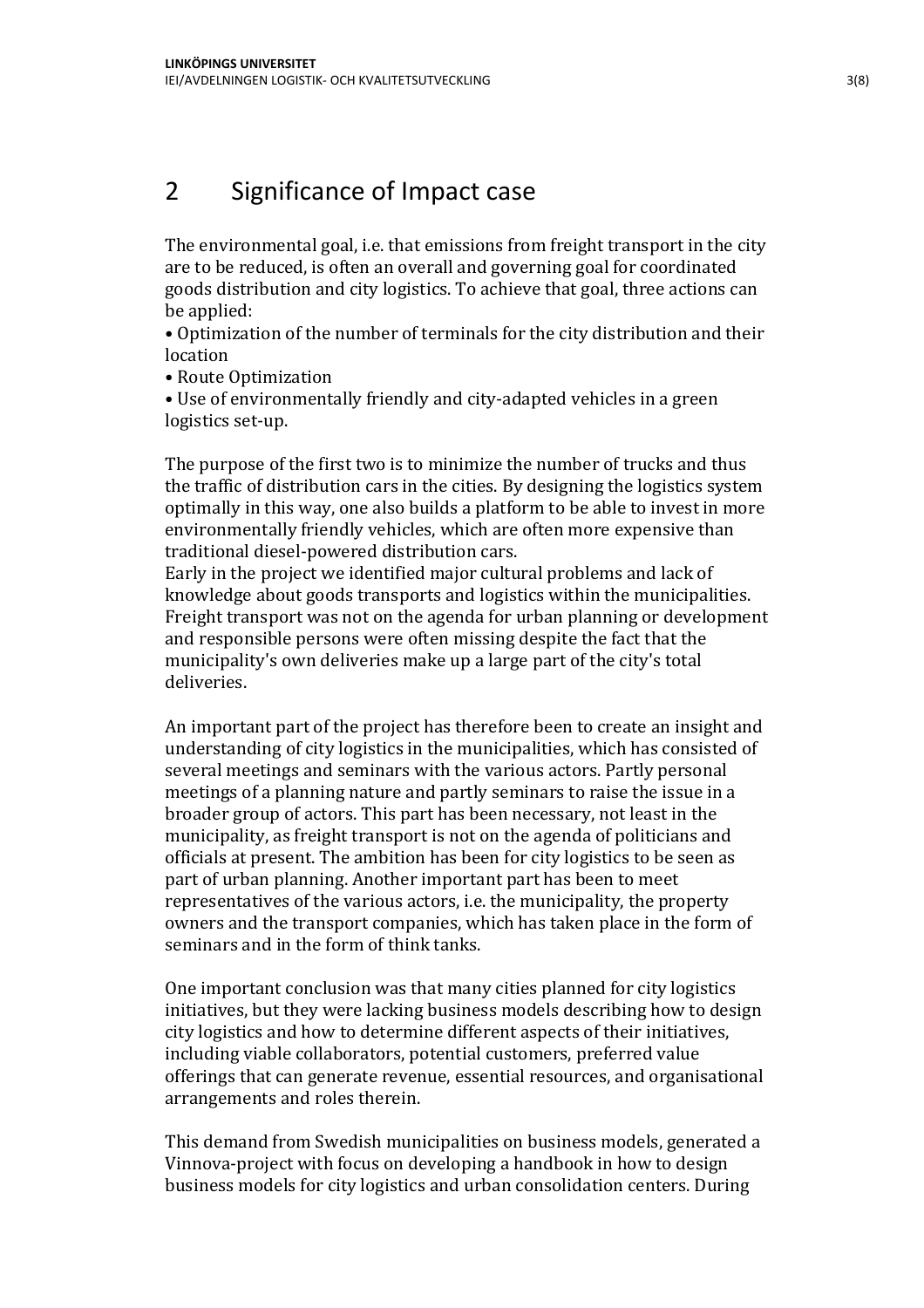the project, several European and Swedish cases was studied, and the business model theories was developed to match the context of city logistics in Swedish mid-size cities.

During the time from 2010 to today, a large number of cities have been implementing "samordnad varudistribution" as a part of their environmental targets. Many of these initiatives are inspired by our applied city logistics research, with success factors and descriptions of the role for the city to take in such initiative:

Critical success factors linked to business models for city logistics:

- 1. The ability to design a city logistics solution that considers the high complexity of such systems
- 2. A high degree of entrepreneurship among promoters
- 3. Ability to scale up the solution to obtain volume benefits
- 4. Dynamic ability and adaptation to new conditions and regulatory conditions in the market
- 5. Ability to develop the concept over time so that it is attractive for both existing and new customers and so that new revenue streams are created that cover the operational costs
- 6. To actively work with the relevant municipality and authorities and familiarize themselves with their social requirements on a city logistics system
- 7. High competence in logistics and supply chain management and actively working both upstream and downstream in the supply chain (Supply Chain)
- 8. Actively utilize digitization and IT systems to streamline and develop the city logistics system
- 9. The ability to form suitable forms for sharing costs and benefits between involved stakeholders

In consequence, the municipality has an important role in building coordinated goods distribution and city logistics - whether or not they run the system on their own or outsource it to a logistics service provider:

- The municipality needs to understand and promote both the business and social economic potentials of a city logistics system
- The municipalities need to familiarize themselves with three different roles in parallel
	- a. The role of initiator (Possible together with private actors)
	- b. The role as facilitator, eg. through regulatory conditions or support measures based on a valuation of the socio-economic benefits
	- c. The role of customer to the system, e.g. that transports to municipal establishments take place in the city logistics system and be a guarantor of freight volumes over time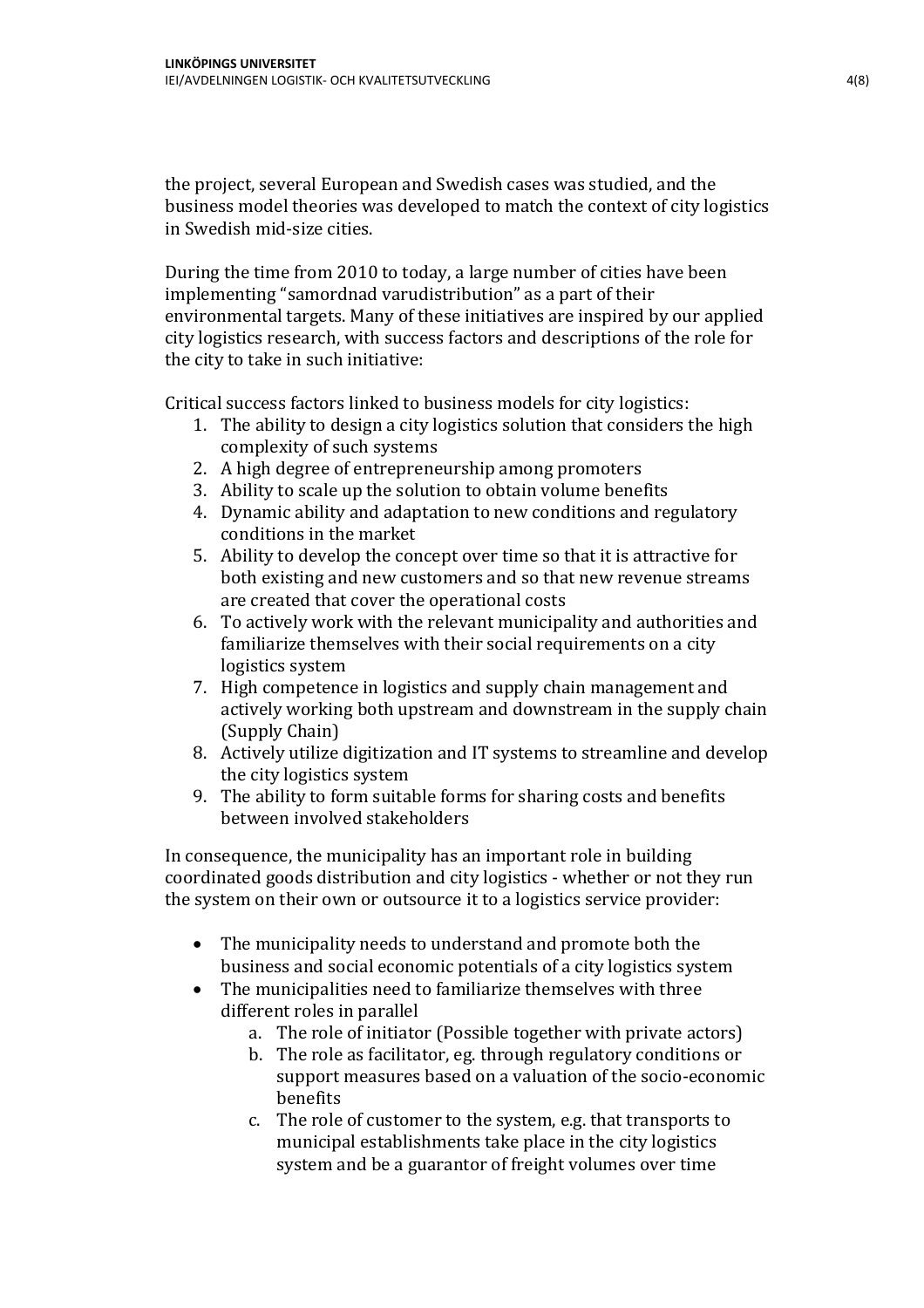## 3 Reach of Impact case

During the years, we have continued with several parallel projects under the umbrella of TRENoP, financed by Energimyndigheten, Kampradstiftelsen, Vinnova and of course TRENoP, with empirical data from several Swedish and European cases as a platform for how to apply city logistics in Swedish mid-size cities e.g. Eskilstuna, Linköping, Norrköping. We have been working close to several stakeholders including, CLOSER, SKL (Sveriges Kommuner och Landsting), Stadsmissionen, forwarding companies like PostNord and Bring, etc.

Sveriges kommuner och Landsting – Swedish municipalities in general, e.g.:

- City of Eskilstuna
- City of Norrköping
- City of Linköping

Stockholms stadsmission applying our models on supplying left over food for people in need.

Logistics companies providing city logistics, e.g.:

- PostNord
- Bring
- Alfredssons Transport

Closer and Forum för innovation inom transportsektorn in developing av road map for City logistics in Sweden (Färdplan Citylogistik)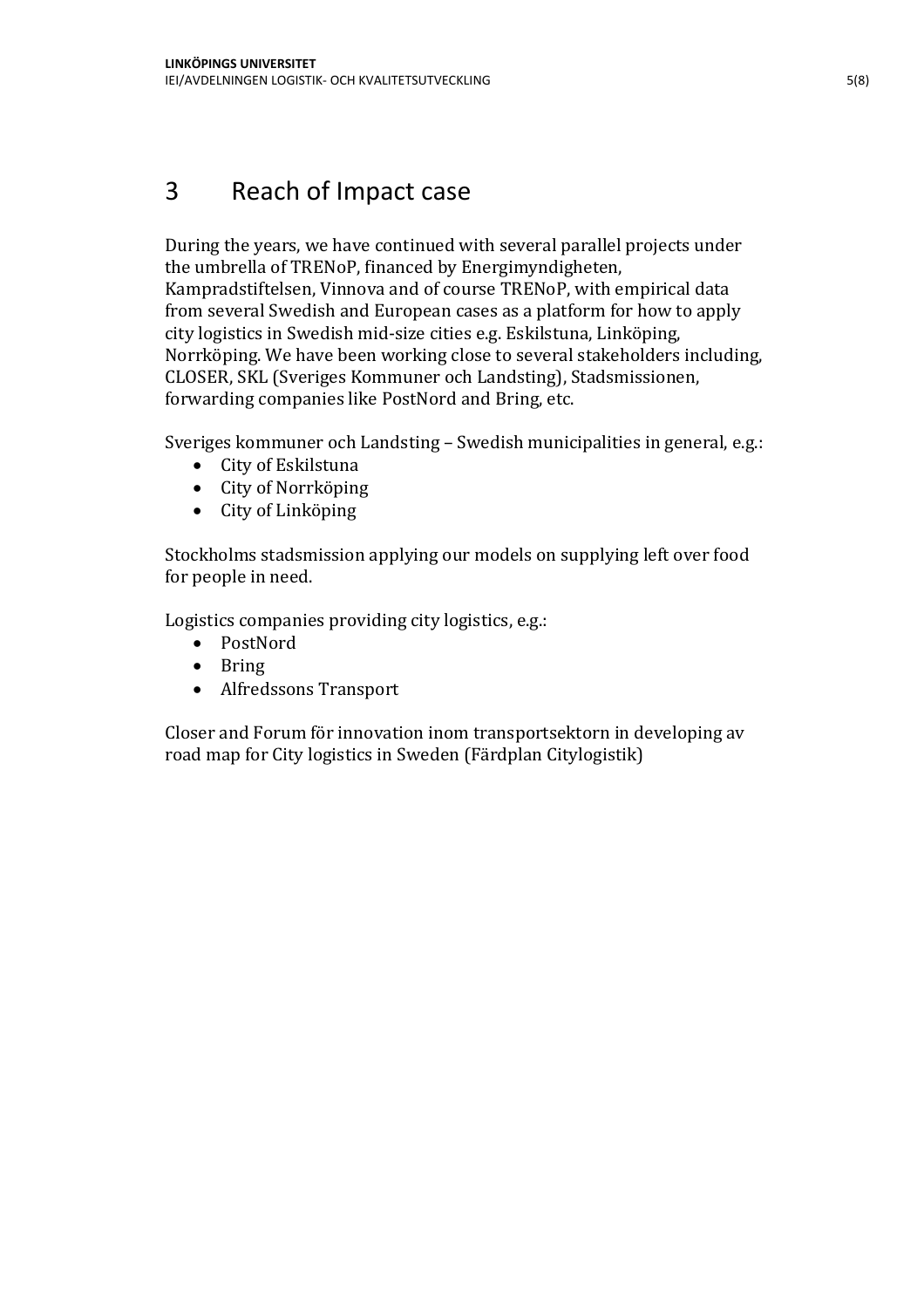## 4 Evidence of Impact case

There have been a large number of academic journal articles, but also several popular science articles based on these projects, e.g. two in the Swedish magazine Supply Chain Effect by Henrik Johansson.

- Johansson, H., Stora möjligheter med samordnade stadsleveranser, Supply Chain Effect, No. 1, 2018.
- Johansson, H., Mot hållbara konsolideringsterminaler, Supply Chain Effect, No. 2, 2020

*"In our work redistributing surplus food for people in need, our project together with Linköping university helped us better understand how the logistics works and how a business model can be designed. The purpose was to develop concepts and business models for a national logistics system for redistribution of surplus food, that would otherwise become food waste. The development has taken place with users of the system, social organizations, the food industry and transport sector. A business model is a prerequisite for enabling long-term sustainability a large-scale and efficient solution for surplus food in Sweden. We would like to thank researchers and master students at Linköping University who supported us with knowledge about building business models and helped in the production of various forms of information."*

*Anne Lunde Denisen, Project Manager, Sveriges Stadsmissioner*

*"During the last decade, we at the municipality of Eskilstuna has been working together with Linköping University in developing our city logistics solutions. It has been a give-and-take cooperation over the years, where we have got inspiration and ideas from the researchers and their models and at the same time has had the opportunity to be a case study in their research. We have been on-site in Eskilstuna, as well as in seminars and workshops arranged by the researchers. It has been a good and valuable cooperation for Eskilstuna."*

*Kirsi Dogan, Serviceförvaltningen, The municipality of Eskilstuna.*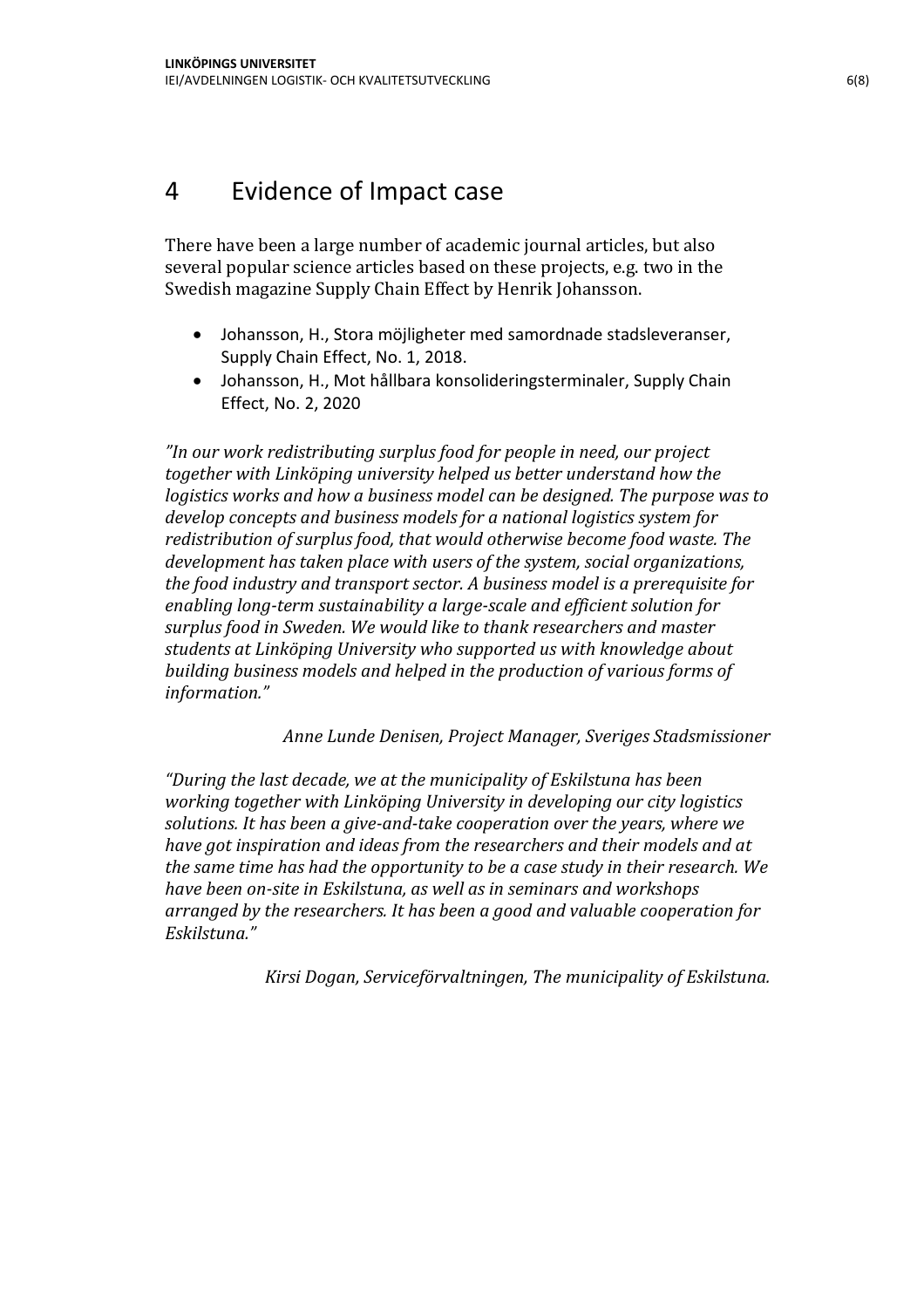#### 5 Impact creation activities

In developing the handbook for city logistics business models, a workshop with several municipalities in Sweden was arranged by SKL (Sveriges Kommuner och Landsting), with the purpose to get input direct from project leaders in different Swedish cities to the handbook. A part of this was to present a first draft of the handbook and to increase the applicability of the handbook. We have participated several times in similar workshops and seminars on sustainable city logistics for companies and municipalities in e.g. Linköping, Norrköping, Växjö, Tranås, Stockholm.

Another interesting application of this research was to apply the city logistics concept on the aid activities supplying left over food for people in need. Stockholm City Mission (Stockholms Stadsmission), together with Linköping University and Bring, formed a Vinnova-project with the aim of developing a business model where the food industry is linked to non-profit organizations in a national logistics system for the distribution of surplus food. Within the project, we were working with players in the food and logistics industry to develop a model for a resource-efficient information and distribution solution for surplus food for non-profit organizations. The goal was a solution that was easily integrated into existing systems in the food industry, with the result that food waste is reduced while larger volumes of surplus food reach people living in vulnerability.

In the city of Norrköping, we have been working with the actors both in the design phase and over time with the assigned forwarder Alfredsson Transport. The cooperation with Alfredssons Transport is a long-term action research on green logistics, with the purpose of working with the companies process management in greening their logistics operations.

The cooperation with the city of Eskilstuna has also been long term, including several projects. The researchers have studied Eskilstuna and their urban consolidation center, and the city of Eskilstuna has used the different models, guidelines, and other result in the development of their city logistics over the years.